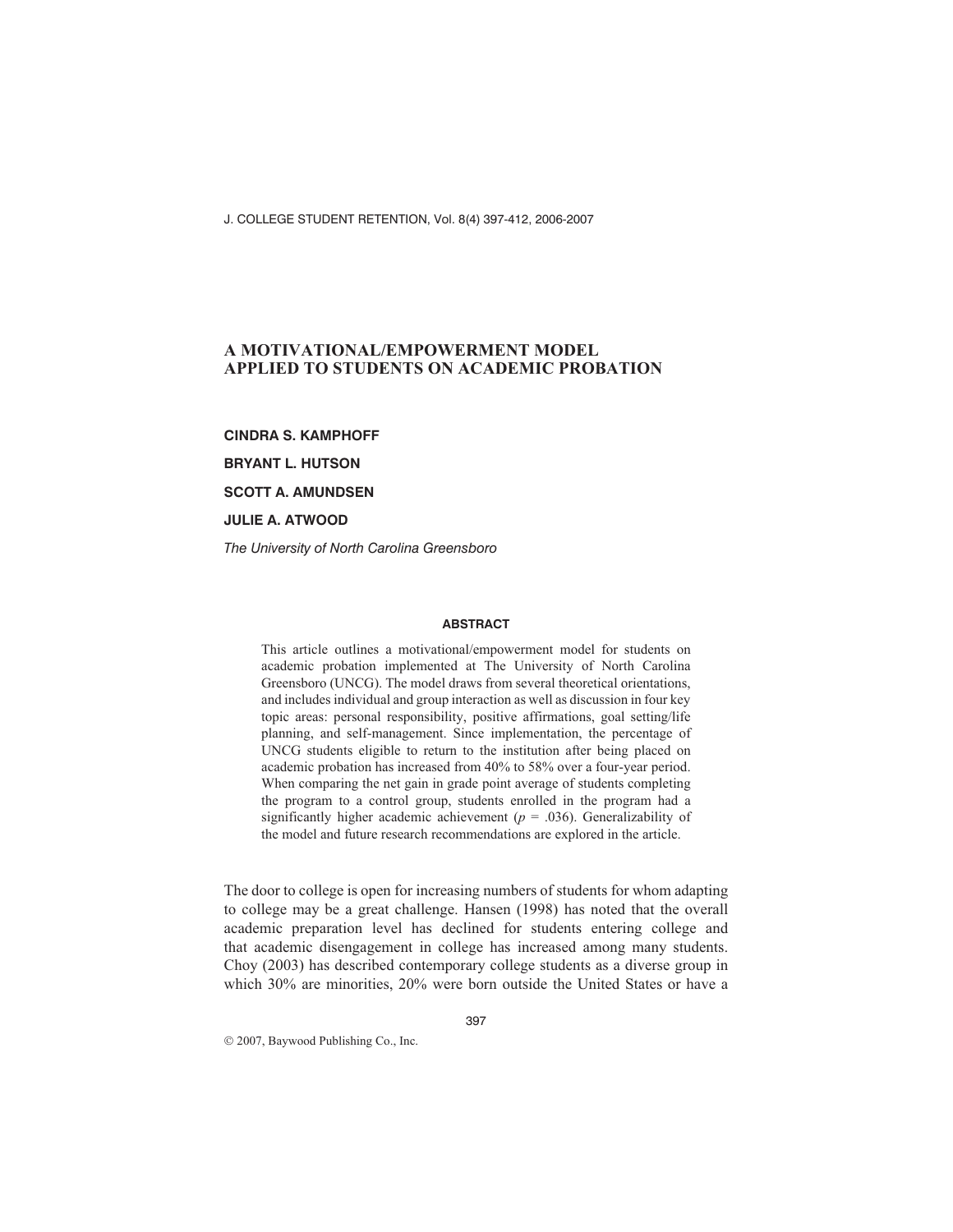foreign-born parent, and 11% spoke a language other than English while growing up. Choy also emphasizes that most college students have responsibilities outside the classroom. For example, about three-quarters of all four-year college students now earn a paycheck, and about one-quarter of them work full time.

These examples suggest that many students are at risk for failure because of weak academic skills, personal circumstances, and other potential difficulties in adapting to the college environment. These students may leave college without the benefits associated with a degree and the skills necessary for future success (Dunn, 1995). In an effort to improve retention, many institutions are enrolling students who have received poor grades into academic probation programs. In this article, we explore the types of programs that have been implemented for students on academic probation, and describe a unique model at The University of North Carolina Greensboro (UNCG) that has been exceptionally successful at assisting these students.

## **PROGRAMS FOR PROBATION STUDENTS**

Programs for students on academic probation tend to fall into one of two categories: a) those where students are involved in classroom or workshop-based interventions, and b) those where students work individually with a counselor or advisor.

## **Classroom/Workshop Interventions**

A number of institutions have adapted interventions that involve the use of regular classroom sessions. At Long Beach City College (California), the Students and Teachers Achieving Results (STAR) program emphasizes making connections among classes, with students forming cohorts and participating together in a series of related coursework (Mackay, 1996). The Academic Choices and Transitions (ACT) program at Southern Illinois University-Edwardsville is primarily a study skills course intervention although the program requires students to meet with their faculty mentor at least three times during the semester (Martino & DeClue, 2003). Both the University of Iowa and the University of Kentucky offer a limited number of classroom interventions for students while the courses are not mandatory for all probation students (Corkery, McGreevey, Yoder, & Folsom, 2003; Shanks, 2002). In addition, Brocato (2000) describes the effective use of workshops for academic probation students at the University of Southern California.

These models can be effective. They provide opportunities for students to interact with peers and with faculty or staff at their university, an approach that is supported by Astin's *Theory of Involvement* (1984) as well as Richard Light's (2001) work. They also assist students in helping feel connected to campus, which Tinto (1993) asserts is a key to student retention. However, these programs do not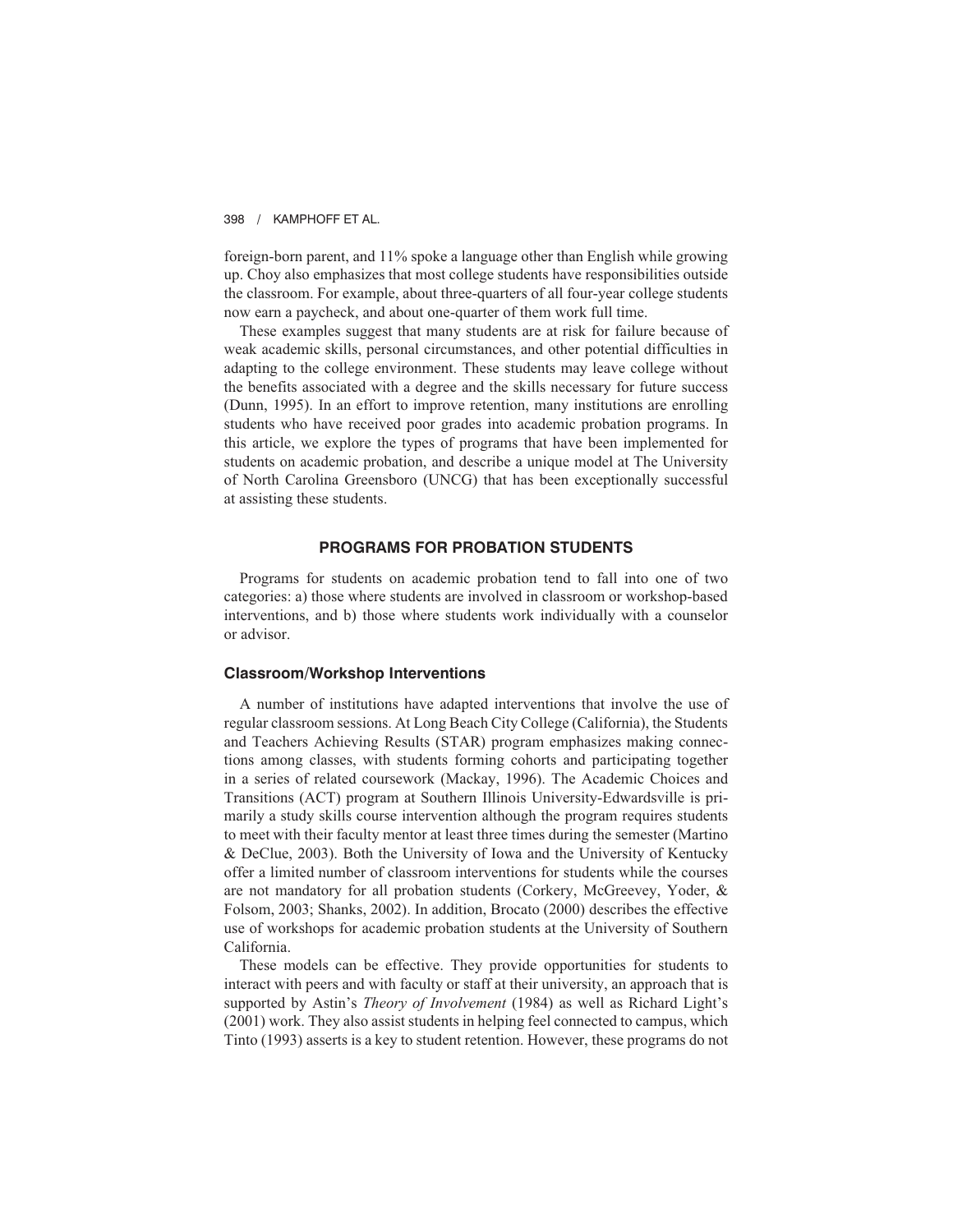require frequent student interaction with instructors or support personnel outside the classroom, a system for rewarding participation, or a comprehensive theoretical model.

# **Advising/Counseling Models**

A number of schools have adopted models for intervening with probation students that involve counseling or advising sessions. At Bronx Community College, students on academic probation meet with peers to work out a plan for getting off probation (Finklestein, 2002). At Ohio University, the ExCEL program matches students on academic probation with peer advisors who assist individually in developing goals and time management plans (Ting, Grant, & Plenert, 2000).

These are just a few examples of the advising counseling models used to assist probation students. While they do not provide opportunities to interact with a group of students in similar circumstances, they do permit students to feel connected with at least one person on campus which Light (2001) has found to be a key variable in student retention. They also allow support personnel to tailor their efforts to meet individual students' needs. However, these programs tend to lack the emphasis on connecting students with peers with similar concerns to form support groups, a system for rewarding participation, or a comprehensive theoretical model.

While both *classroom/workshop* and *advising/counseling* intervention models have varying degrees of success, they rarely use specific theoretical orientations for explaining student achievement and success. There is seldom an effort to bundle both advising counseling and classroom workshop intervention methods in assisting the same group of students. Typically, the impact of the intervention is evaluated by the number of students who remain enrolled for the next academic period, rather than through examining changes in student attitudes, aspirations, or abilities. In contrast, UNCG's Strategies for Academic Success (SAS) program is based on theoretical orientations proposed in *Reality Therapy* (Glasser, 2000), *Appreciative Inquiry* (Cooperrider, Whitney, & Stavros, 2003), *Social Cognitive Theory* (Bandura, 1997), and Covey's (1989) models for personal success, uses an integrated model of advising counseling and classroom workshop approaches, and employs an innovative and comprehensive method of measuring intervention outcomes.

## **THE MOTIVATIONAL/EMPOWERMENT MODEL**

Four key topic areas are essential to the implementation of the motivational/ empowerment model in the Strategies for Academic Success (SAS) program. These four areas provide a theoretical framework for the program and include: personal responsibility, positive affirmations, goal setting/life planning, and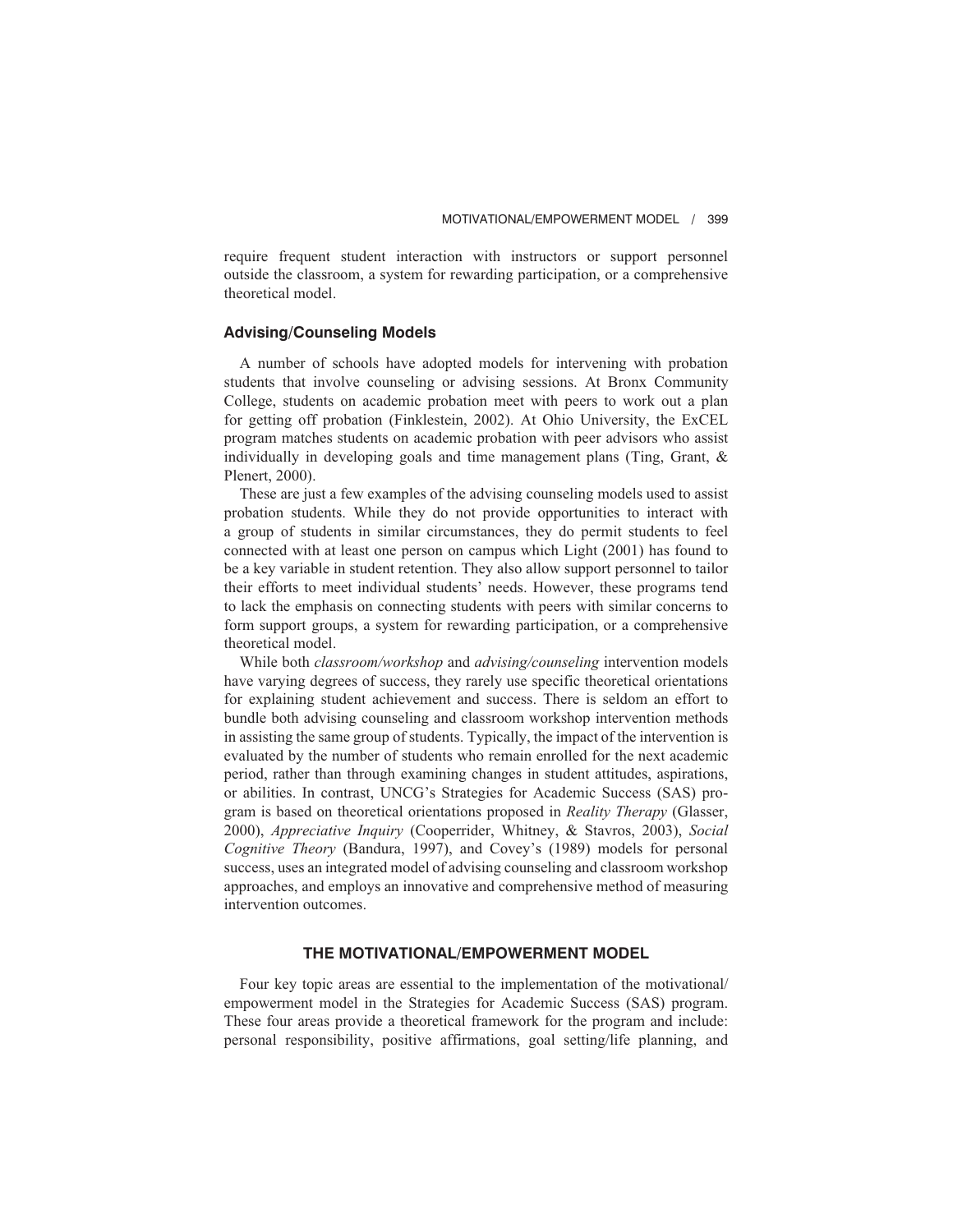self-management. The "Table" for Student Success (see Figure 1) provides a snapshot of the model implemented in the SAS program. The four legs of the table (personal responsibility, positive affirmations, goal setting/life planning, and self-management) provide the stability of the program. A table was chosen as a visual for the model because if one "leg" is not present or "broken," the whole table is unstable. This emphasizes the importance of all four legs to the Table for Student Success. On the face of the table includes a rotating circle between group interaction support of other students on academic probation and individual interaction with the facilitator. The rotating circle represents the ongoing and continuous engagement of the students with peers and the facilitator. All six areas represented on the table are essential to the implementation of the program presented here and explained in detail below.

## **Personal Responsibility**

Glasser's (2000) work provides a basis for the personal responsibility component of the SAS program. When students accept personal responsibility for themselves, they choose their own destiny. The practice of Reality Therapy is an



Figure 1. "Table" for Student Success.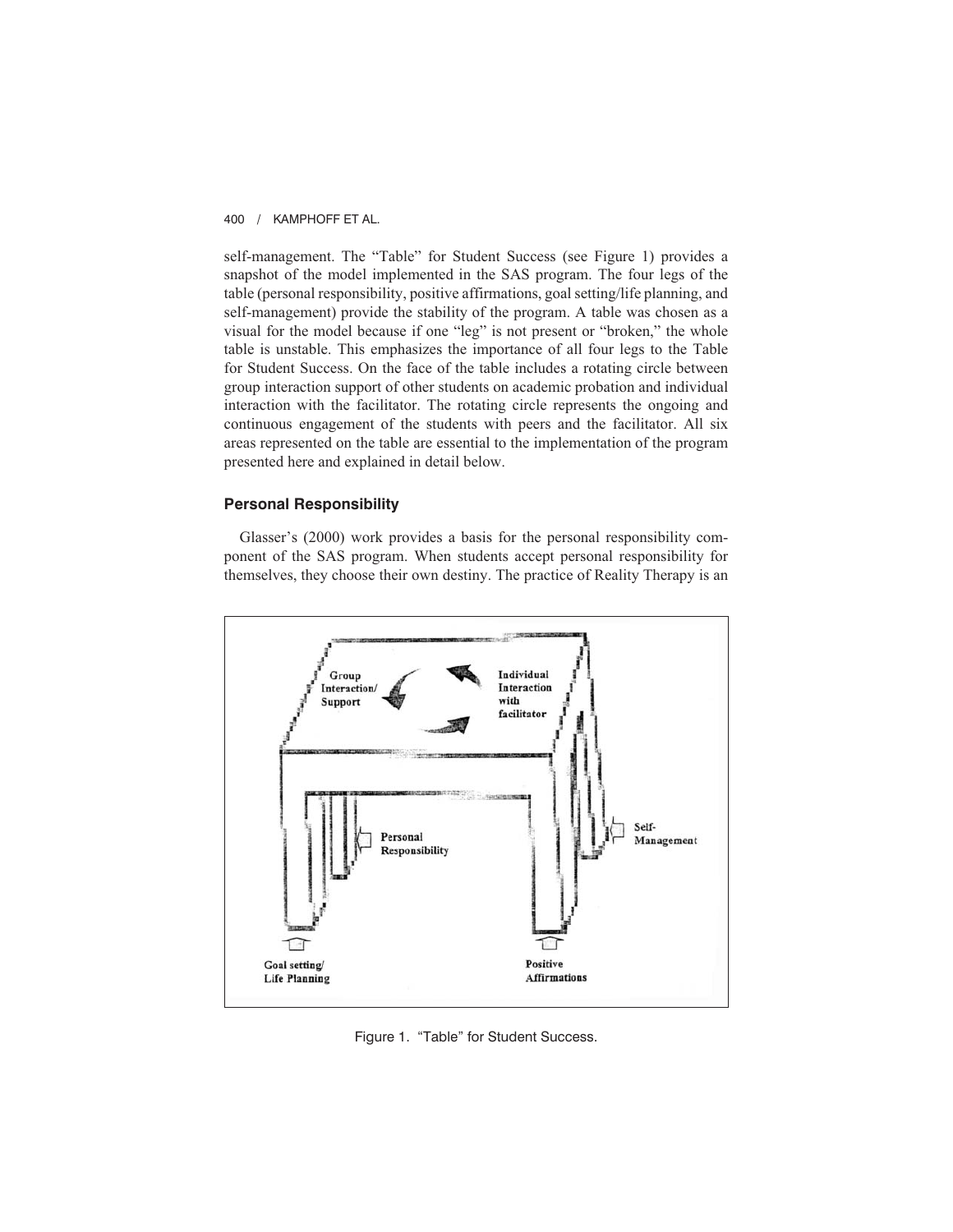ongoing process made up of two major components: a) creating a trusting environment, and b) using techniques which help a person discover what they really want, reflect on what they are doing know, and create a plan for fulfilling what they really want. Reality Therapy is a process of empowerment, based on the belief that people are products, but not victims, of the past. Reality Therapy motivates students by emphasizing the power of doing what is in the person's control.

## **Positive Affirmations**

The use of positive self-talk and affirmations is a critical factor in changing the mindset of the student on academic probation. While many probation student programs focus on student's deficits, the model attempts to further enhance their strengths through the use of Appreciative Inquiry (AI). AI is a human systems business change model, developed at Case Western Reserve by Cooperrider and Srivastava that has recently been adapted to higher education and academic advising (Bloom & Martin, 2004). AI emphasizes the power of the positive question. AI focuses on the root causes of success (strength-based) rather than the root causes of failure (deficit-based). Students answer questions in the form of storytelling by drawing from positive life experiences and sharing the best of stories. The focus is on exploring "What is right" in their world and how they can create more of it (Cooperrider et al., 2003).

## **Life Planning and Goal-Setting**

Bandura's (1997) Social Cognitive Theory provides a basis for the life planning goal-setting component of the model, emphasizing the importance of self-referent learning in which students activate and sustain behaviors that support academic achievement. Much of the research in self-regulated learning has emphasized that students can activate and sustain the cognitions and behaviors that support achievement. A central component of the SAS program is to support students in becoming self-regulated learners who set effective goals, employ appropriate learning strategies, and evaluate the requirements of learning tasks adequately in order to achieve at improved levels. Self-regulated learners learn to accomplish academic goals strategically, manage to overcome obstacles using a battery of resources, and feel greater confidence in the decisions they have made (Randi & Corno, 2000). Improvement in self-efficacy also assists students in achieving improved life-planning skills regarding career choice (Pajares, 1996), financial management (Cabrera, Nora, & Castaneda, 1992), and interpersonal skills (Bandura, 1997)—areas that are important elements of the SAS curriculum.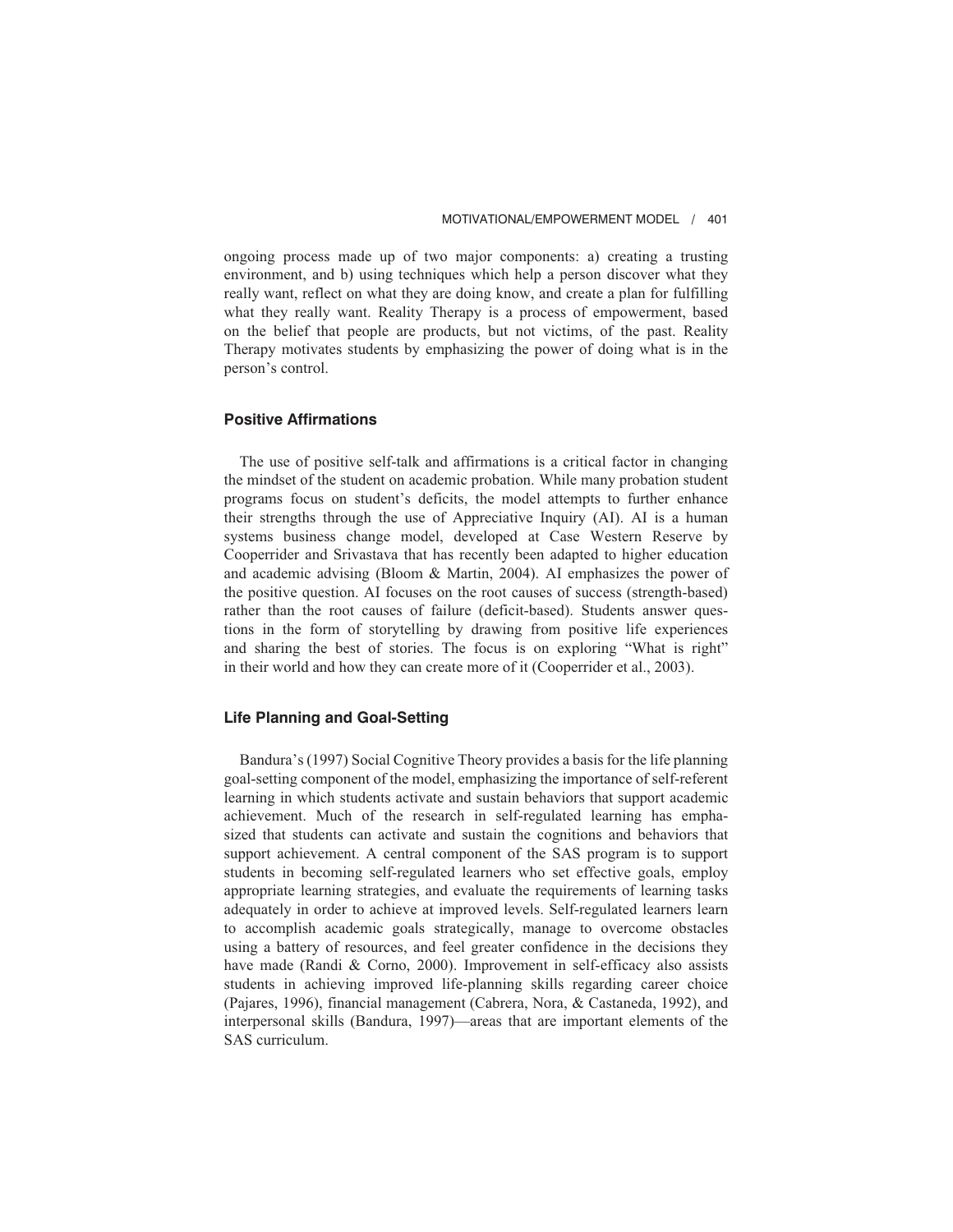### **Self-Management**

Students who are able to manage themselves and continuously plan and monitor their behaviors in pursuit of their goals are implementing self-management. The self-management component of the model is based on the work of Steven Covey (1989) and his text *The Seven Habits of Highly Effective People.* The curriculums in many student success classes are focused on "time management" instead of "self-management." The curriculum of the SAS program emphasizes "selfmanagement" because, after all, a person cannot manage time, they can only manage themselves. In Covey's third habit, he suggests to "Put First Things First." Within that habit, Covey discusses the four quadrants of self-management and suggests that we should stay in Quadrant II (includes activities that are not urgent, yet important). The SAS curriculum addresses the importance of placing the most important things first in life.

### **Group and Individual Interaction**

Along with the four components already discussed, group interaction with other students and individual interaction with the instructor are important to the success of the model. Students interact in a small group setting (a maximum of 10 students in each section) where reflection and self-disclosure occurs regularly. This model provides a supportive environment for the students in which they can easily relate to others in similar academic situations. The instructor facilitates the discussion and self-reflection in the model. Each student is required to meet with his or her instructor on two occasions during the eight weeks of the program. The reason(s) the student believes contributed to their poor academic performance, their current grades for the term, and their plans for restoring academic standing are discussed at these individual meetings. These individual meetings are instrumental to the success of the program and the model. While this relationship with an instructor can have profound influence, many SAS students comment that they have never talked individually with any of their instructors in a one-on-one setting before this program. We believe this relationship with the instructor is key given Astin's (1984) and Light's (2001) work indicating that connection to faculty inside and outside the classroom is central to student success and the retention of students.

## **GOALS AND OBJECTIVES OF THE PROGRAM**

There are two goals of the SAS program: for students to become interdependent, and for students to meet the academic good standing policy. The primary goal of the SAS program is for students on academic probation to act interdependently and gain valuable personal insight by taking responsibility, managing their behaviors, believing in themselves through the of use positive affirmations, and setting goals accordingly. If the student is not successful this semester, the skills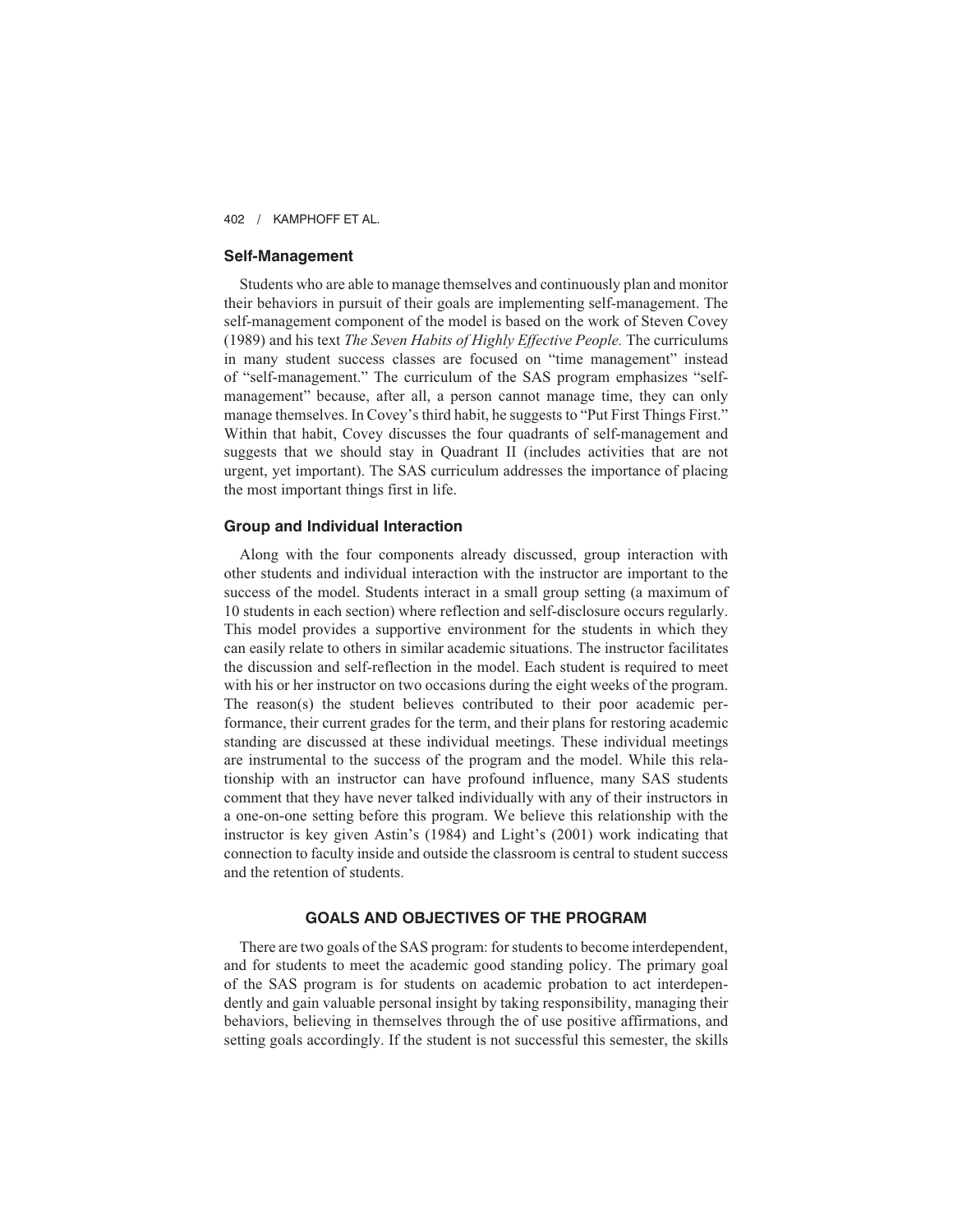will still benefit them in their future endeavors. Specific objectives of the program are for students to learn to accept greater personal responsibility, increase self-motivation, master effective self-management strategies, revise selfdefeating patterns, manage their emotional life, and improve creative and critical thinking skills.

The secondary goal of the program is for the students on academic probation to meet the academic standing policy for the institution. The UNCG's probation policy states that if the student has earned over 30 credit hours the student must receive a 2.3 GPA for the term, or raise their cumulative GPA to at or above a 2.0. If they have earned less than 30 credit hours, the student must receive a 2.3 GPA for the term, or raise their cumulative GPA to at or above a 1.75.

# **THE MOTIVATIONAL/EMPOWERMENT MODEL IMPLEMENTED**

Numerous changes have taken place in the SAS program since it started in the 1999 academic year. Figure 2 provides a timeline that includes key changes to the curriculum and implementation of the program. It is important to note that the program started as a study skills based program. The study skills curriculum did little to empower the students and the majority of students were suspended. The program started as a full-semester long course but now meets for eight weeks starting at the second week of school. The full-semester long course proved to be grueling and frustrating for both students and instructors, especially given that there is no academic credit for completing the course.

All possible efforts are made to ensure that all students required to take the course are enrolled by the first class meeting. Students are contacted via letter, e-mail, and phone to let them know that they must register for the course to avoid suspension. The course starts the second week of classes so that all students have an opportunity to enroll in the course before it begins. If the student does not register for the course, they are suspended from the institution and the student is withdrawn from all other courses. Students are also suspended if they miss one class meeting of SAS. We refer to this course as one with "teeth" because there are extremely high consequences if a student misses SAS or fails to register for the course. The "teeth" is essential for this course to be effective because the "teeth" forces the students to take the course seriously. Other institutions that have required similar courses frequently have less stringent attendance requirements. Anecdotally, they have reported that without the "teeth" the model has been less successful.

Because this attendance policy is so heavily enforced, the Coordinator of the program attends each course the first day of SAS. The Coordinator explains the attendance policy and the consequences of missing SAS. Each student signs a contract indicating that the attendance policy is understood. Spring 2002 was the first semester in which regular visits by the Coordinator were made to each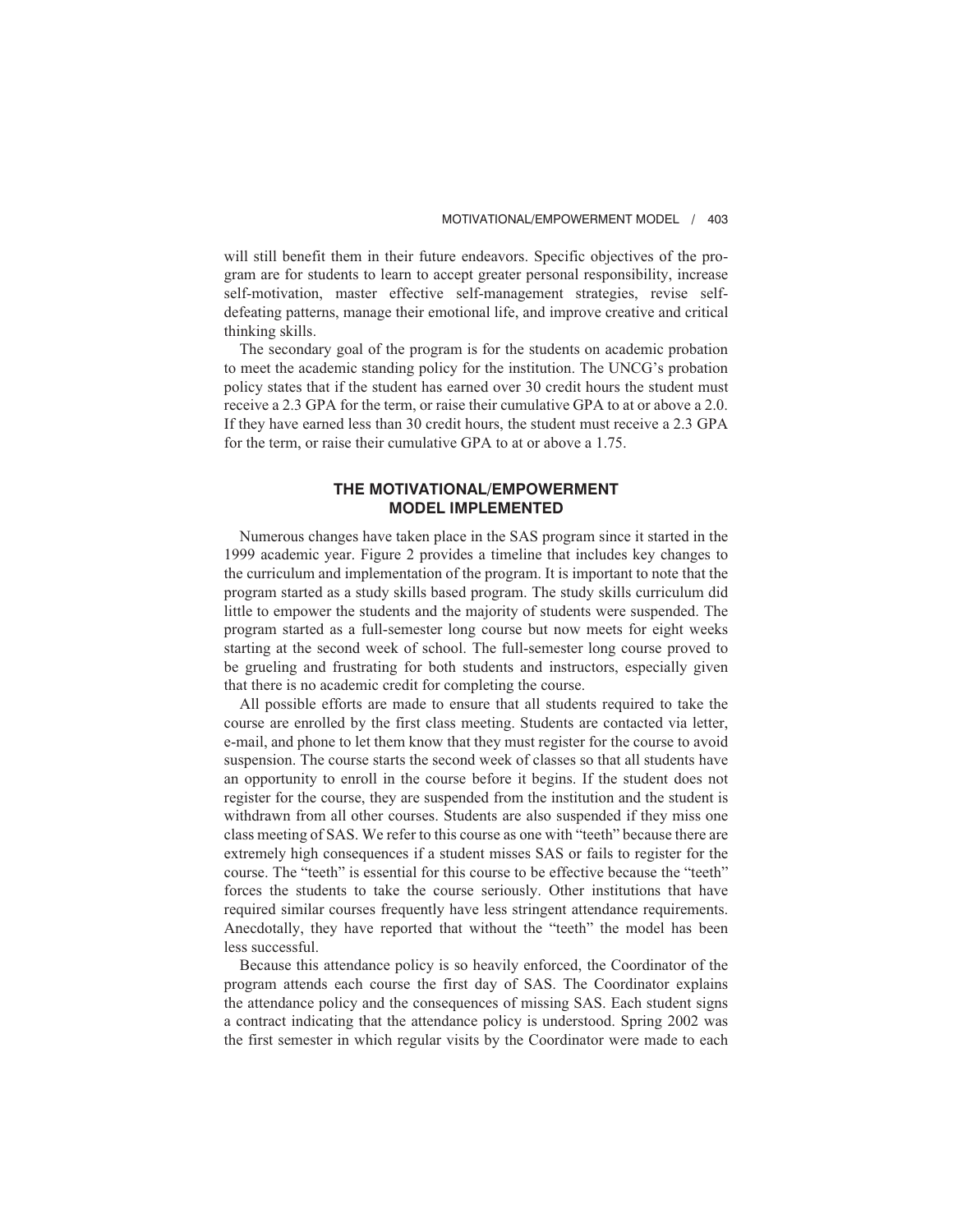

Figure 2. Timeline of the development of the Strategies for Academic Success program.

section. As shown in Figure 3, the number of students suspended due to attendance violations decreased from 12 students to 7 students compared to the previous spring semester. An explanation of the attendance policy and having each student sign a physical contract seemed to decrease the attendance violations.

The SAS curriculum is implemented using Skip Downing's (2002) text *On Course: Strategies for Creating Success in College and in Life.* This text was chosen because it covers the four key topic areas of the model: personal responsibility, positive affirmations, goal setting/life planning, and self-management. Students are required to complete weekly journals from *On Course* as well as to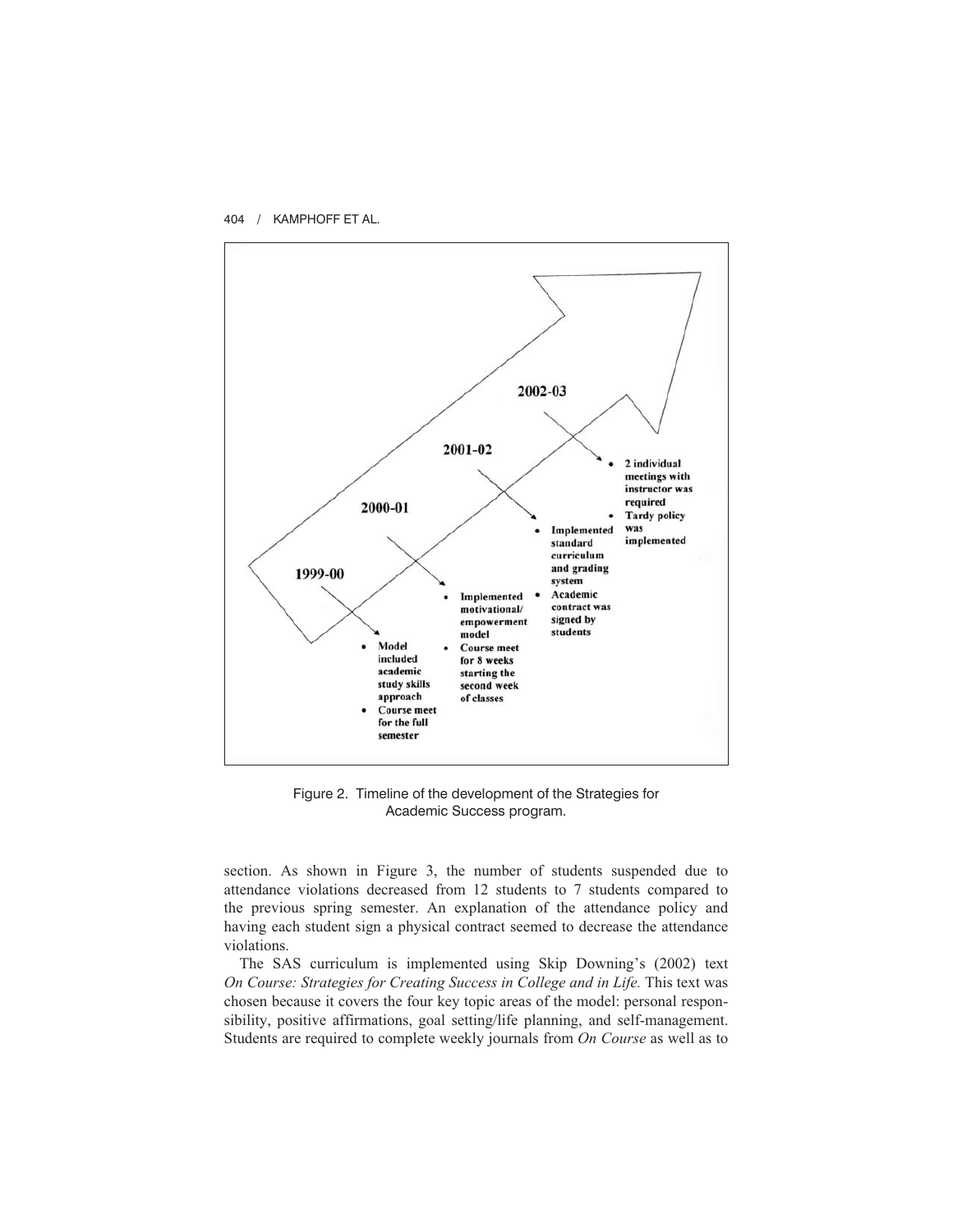

#### MOTIVATIONAL/EMPOWERMENT MODEL / 405

Figure 3. Spring suspensions due to attendance.

attend two instructor meetings throughout the eight-week period. Faculty, staff, graduate students, and adjunct instructors teach the course.

# **SUCCESS AND RESULTS OF THE MODEL**

## **Students Enrolled in the Program**

During the spring semester of 2003, there were 309 students enrolled in the SAS program comprising a comparable number of males and females (males  $= 156$ , females = 153). This balance of males and females is interesting considering that females make up 67.5% of the students population at UNCG. The SAS program is required for all students who are placed on academic probation after their first semester at UNCG; therefore, there was a mix of freshmen and upper-classmen in the program. The majority of the students were freshmen (65%), however 22.3% of the students were sophomores, 10.7% of the students were juniors, and 1.9% of the students were seniors. The distribution of ethnicity among students enrolled in the program mirrors that of the campus as a whole with 66.3% of the students classifying themselves as White, 22.0% as Black, 3.2% as Asian, 1.9% as Hispanic, .6% as Native American, 4.5% as another ethnicity not mentioned, and 1.3% were unknown. The age of the students enrolled in the program ranged from 18 to 49 with a mean age of 20.15 (*SD* = 3.367). The majority of the students lived on campus ( $n = 174$ , 58.6%) versus off campus ( $n = 123$ , 41.4%), and almost one-fifth of the students were undecided on a major  $(n = 59, 19.2\%)$  the semester they were enrolled in the SAS program.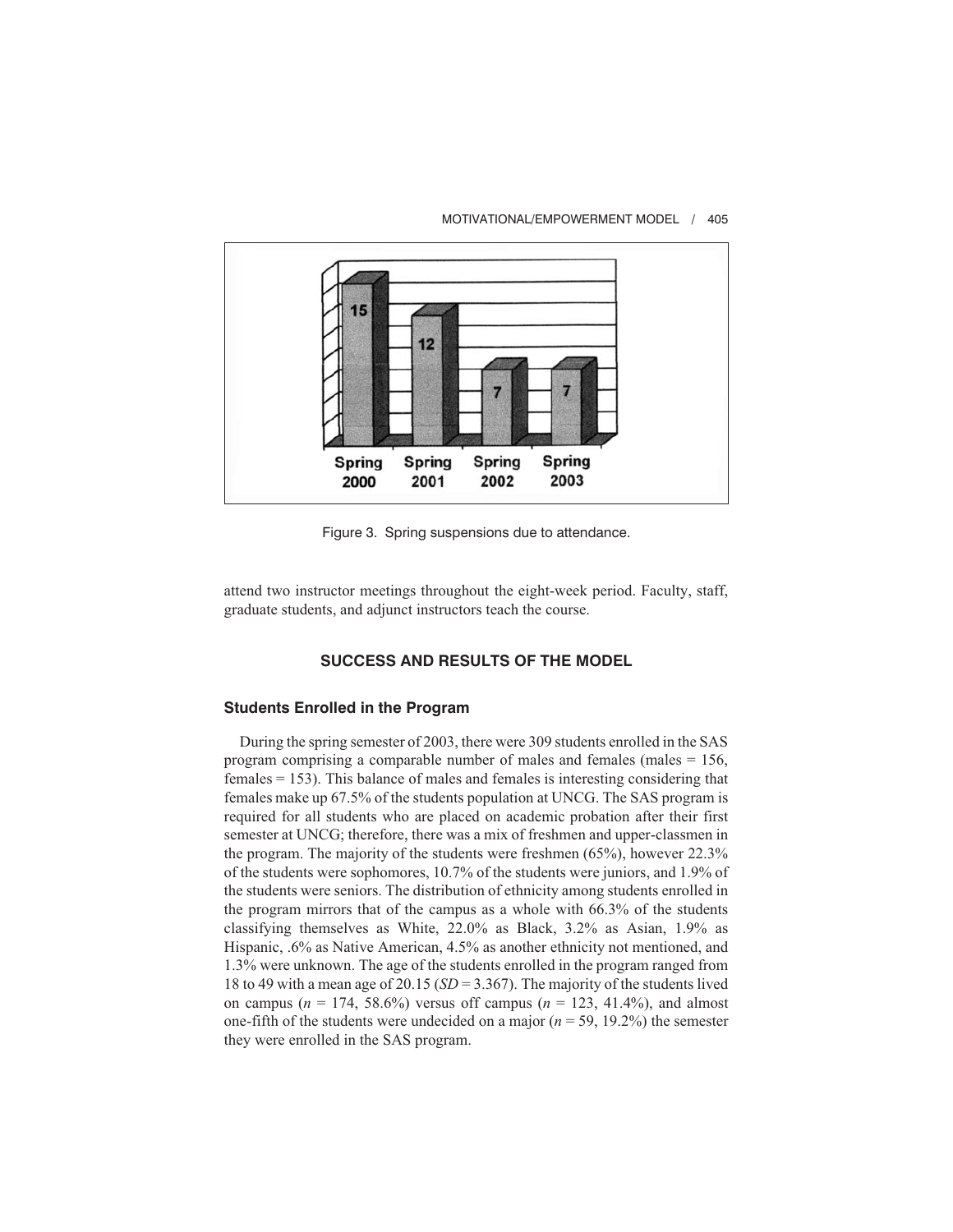The students on academic probation that were enrolled in the SAS program were not predicted to perform poorly in college. On average, the students' high school GPA was  $3.03$  ( $SD = .447$ ) and the mean SAT score for these students on academic probation was  $992.29$  ( $SD = 137.03$ ) with a range from 470 to 1430. Their predicted GPA calculated by the Admissions staff when they were admitted was 2.30 on average  $(SD = .366)$ . A GPA at or above a 2.0 is considered to be in good academic standing at UNCG; therefore, their predicted GPA was not a strong predictor of their academic performance during their first semester. The calculated predicted GPA contributes heavily to the Admissions' decision as to whether a student is admissible to UNCG, and comprises the student's high school GPA and SAT score. Furthermore, several of the students ranked high in their class rank in high school.

### **Results**

On average, students were enrolled in 11.91 credit hours the semester before they were placed on academic probation. The next semester, which was the semester they were enrolled in the SAS program, the average credit hours they were enrolled in significantly decreased to 8.69 credit hours ( $t = 12.79$ ,  $p = .000$ ). This significant decrease in enrolled credit hours indicated that the students were making more realistic decisions regarding their academic schedule.

### **Retention Rates**

Due to the change in curriculum and the implementation of the motivational model, our retention rates for these students have continued to increase each semester. The number of SAS students eligible to return to UNCG has increased from 40% during 1999-00 to 58% during 2002-03 (an 18 percentage point increase) (see Figure 4).

## **Comparison with Control Group**

In order to measure the effectiveness of the program in terms of student academic achievement, a specific control group and experimental group were identified. The experimental group includes students who were on academic probation and were required to enroll in the SAS program during the spring 2003 semester, while the control group comprises students who were placed on freshmen warning during the spring 2003 semester but who were not required to enroll in the SAS program. The freshmen warning students had a GPA between a 1.50 and 1.75, whereas as the freshmen that were enrolled in the SAS program and were on academic probation had below a 1.5 GPA. The students on freshmen warning were purposefully chosen as a control group because they had a similar GPA, but were not required to participate in the SAS program. All the students' GPAs for the previous semester and the semester of the SAS intervention were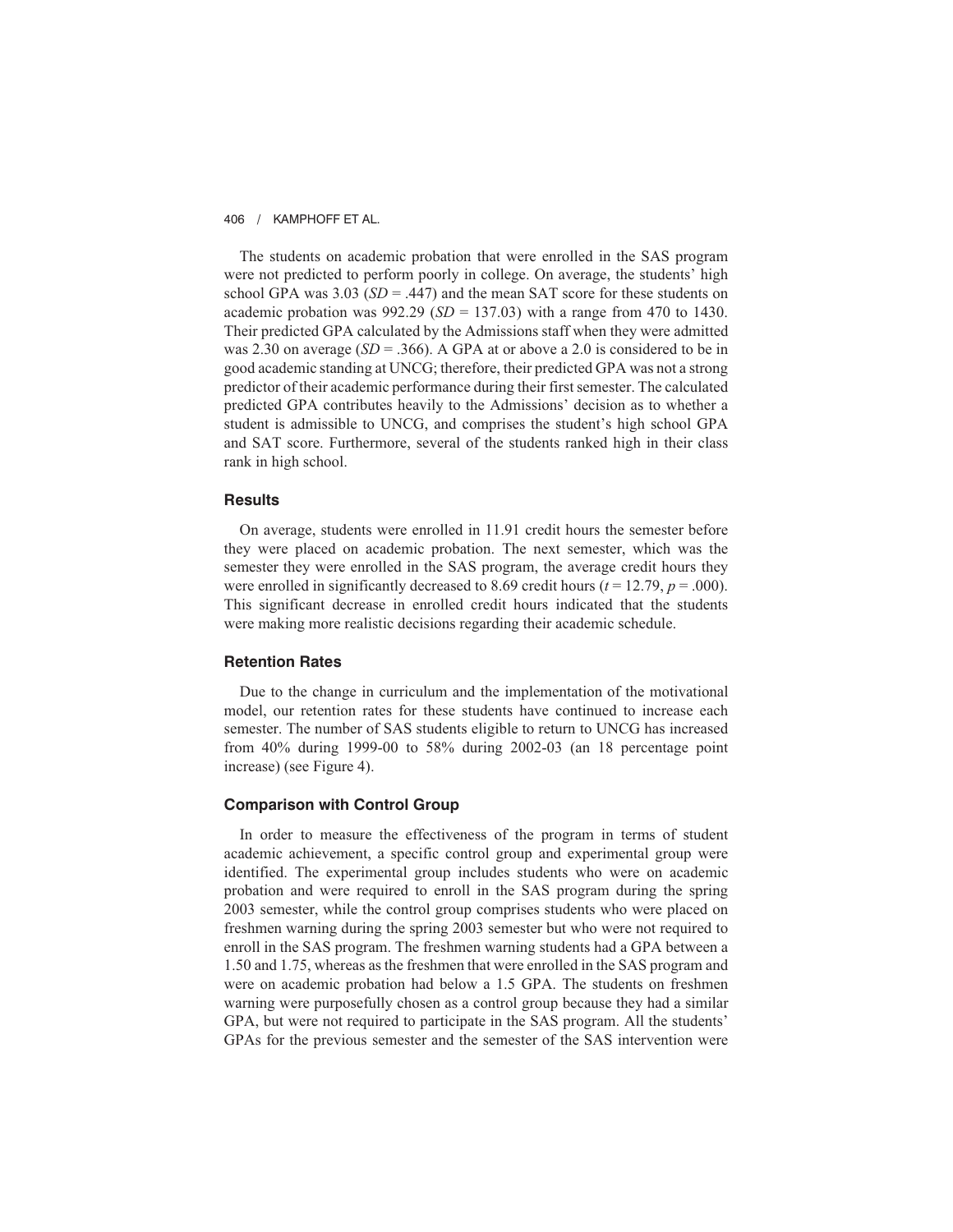

#### MOTIVATIONAL/EMPOWERMENT MODEL / 407

Figure 4. Retention results of the Strategies for Academic Success program.

collected. The improvement, or gain, in the GPA (the second semester GPA minus the previous semester GPA) was calculated for both control and experimental groups. An independent *t*-test was conducted to compare the mean difference between the GPA gains for both the control and experimental groups at the .05 significance level. Since the two groups of students are similar in demographics, and had below a 2.0 GPA for the previous semester, it was hypothesized that there is no significant difference between the GPA gains for the two groups.

Three hundred seven students were in the SAS program, or experimental group, while 80 were in the control group. No sampling procedure was used, as these numbers comprise the entire UNCG population of both groups. Students enrolled in the program achieved a GPA gain of .7309, compared to the control group at .4202. The *t*-test result further confirmed that the mean difference between the GPA gains of the experimental and the control group is significant ( $p = .036$ ). Therefore, the null hypothesis can be rejected and it can be concluded that there is a significant difference between the GPA gains between the two groups, and that students enrolled in the SAS program had a significantly higher academic achievement.

Additionally, a repeated measures design was used to explore the impact of the program across the 2000-2001, 2001-2002, 2002-2003, and 2003-2004 academic years. Fall GPA and spring GPA served as pre- and posttest scores, and predicted GPA (a composite value constructed from verbal and math SAT scores and high school GPA used by the university to predict first-year student success) was treated as a covariate. Again, students on academic warning were used as a control group, whereas probation students were identified as a treatment group. The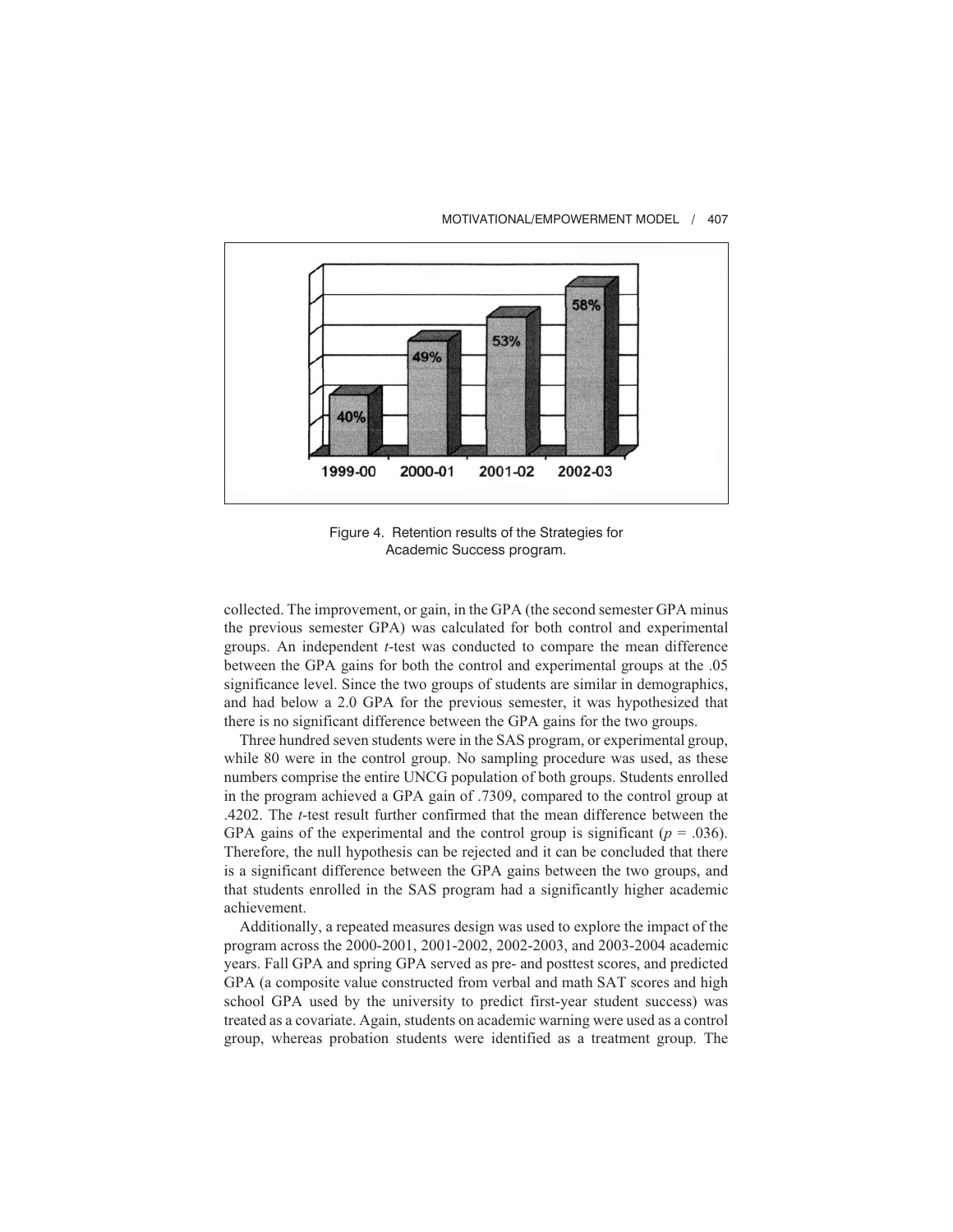difference in pre-GPA was statistically controlled for in this analysis, and the entire population of both groups for each academic year were used in the design. Results indicated that in the 2000-2001 and 2001-2002 academic years, students in the treatment group had post-GPAs on a par with those of members of the control group. However, in the 2002-2003 and 2003-2004 academic years, students in the treatment group earned statistically significantly higher GPAs than those in the control group, even after the difference in pre-GPA was taken into account. This significant difference is illustrated in Figure 5, which reflects the finding in the 2003-2004 academic year and shows that the estimated marginal means for SAS students are substantially greater than those students who were on academic warning and were not required to enroll in the program.

# **IMPLEMENTING THE MODEL AT OTHER INSTITUTIONS**

The motivational/empowerment model described above can be easily adapted to fit any institution with similar attributes. The model works best in a probation program in which attendance is mandatory. The "teeth" in this program creates an atmosphere in which students take the course and the material presented seriously. In fact, some institutions that have implemented the model without the "teeth"



Figure 5. Repeated measures estimated marginal means for 2003-2004 academic year.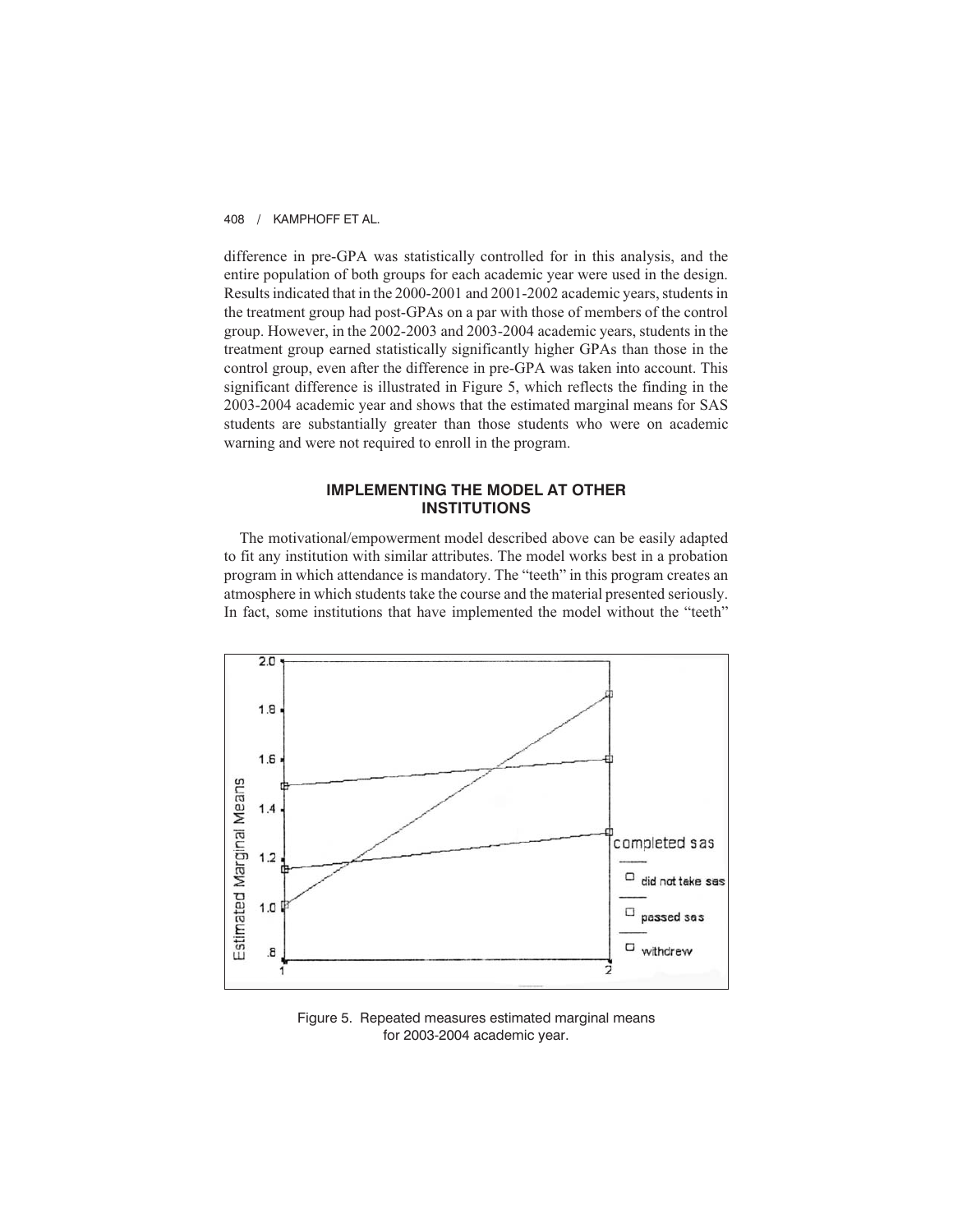have anecdotally reported to us minimal success and low attendance rates. Before other considerations regarding attendance are made, mandatory attendance needs to be taken into consideration. However, when mandatory attendance is not an option because of the institution's policies or mission, monitoring attendance in some way may be an alternative.

If your institution does not offer a special program for students on academic probation, proposing a course such as this may be an appropriate solution. It is important to gain the support of others before proposing and implementing a probation course. It is crucial to talk with stakeholders across campus that would have an investment in making a difference in the lives of probation students. Communicate with administrators about the implementation of the program, exploring issues such as who will be responsible for its daily operations and the sources of funding to pay course instructors. Research how courses are approved on your campus and the procedures you need to complete to offer a course.

Once the course is approved, it is important to start recruiting instructors to teach the various sections. Start with advising or counseling staff on your campus. Most likely staff are interested in gaining teaching experience and have the knowledge and background to teach this type of course successfully. In addition, recruit eager graduate students and faculty that want to make a difference in students' lives. Once instructors are recruited, it is important that at least a half-day training is in place to ensure all of the instructors are teaching similar content. Lastly, procedures need to be implemented to let students know they need to register for the course. Providing students with a deadline that they need to register for the course is important as well as following-up with students that have not registered.

The following are additional considerations when designing your own program to implement this model.

- What are you doing now and how well is it working?
- Will your course be offered for credit, and will attendance be mandatory?
- Who will teach the course?
- How will you sell it to your administration?
- Will you use the model presented here?
- What curriculum will you use? Will the curriculum have a lasting effect on the students?
- Who will be directly responsible for the program's day-to-day operation?
- How will you evaluate the program and its effectiveness?
- How will you deal with the difficult situations such as suspending students?

### **FURTHER RESEARCH RECOMMENDATIONS**

The program described here can boast well-documented success. However, it has been developed as a result of careful assessment of the needs and culture of the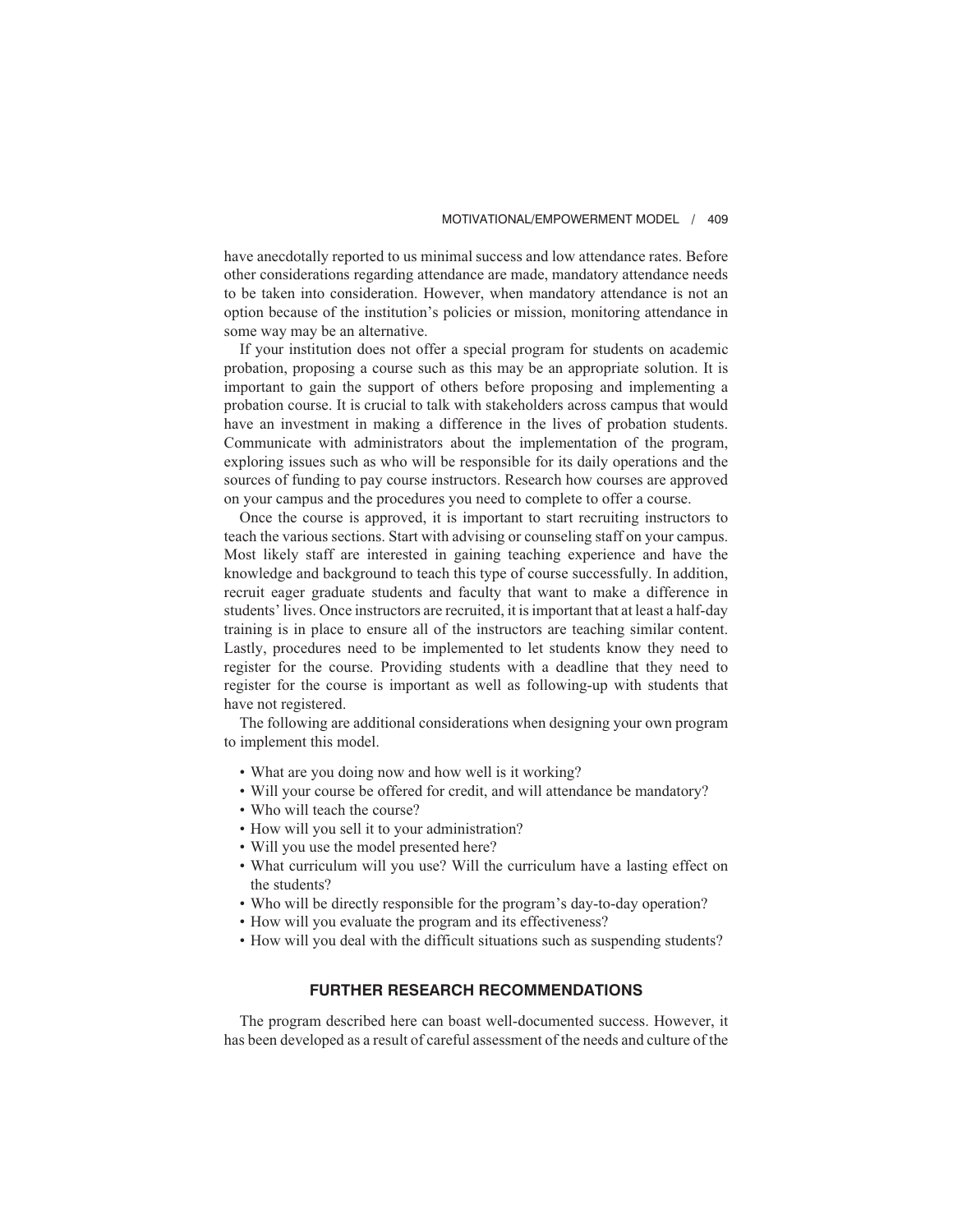institution, examination of the research literature, consultation with experts from different areas, and willingness to experiment, measure, and document. Further, there is an institutional commitment to assisting students who go on academic probation, which is the central component to success in any effort to retain students who are academically underprepared. Before implementing a program for assisting students on academic probation, a careful examination of institutional resources, commitments, culture, and needs should be undertaken. A simple SWOT (Strengths, Weaknesses, Opportunities, and Threats) analysis is ideal to begin the process of building or reforming an enrollment management procedure (Dolence, Rowley, & LuJan, 1997). An effective SWOT analysis includes understanding the local organizational culture, identifying resources for students, setting the criteria to evaluate the plan, and establishing timelines.

There is a dearth of research regarding student academic probation. For example, most theories examining college student success were based on data drawn from traditional-aged, white, middle-class students. However, there are rapidly increasing numbers of students who are natives of the United States but who are not members of the majority culture and for whom English is a second language. The impact of culture is largely unexamined in the literature regarding college student academic success. There are also growing numbers of adult students who find themselves on academic probation. There are also likely to be great differences among the needs of students who are the products of rural or urban areas, or who are commuters rather than residential students. There is a need for investigation into how intervention strategies should be modified for each of these demographic groups.

#### **CONCLUSION**

This motivational/empowerment model supports student success and retention while improving the overall experience of the student. Specifically, the results provide evidence of the direct impact on the percentage of students eligible to continue as well as students' grade point average. Not only does this model provide evidence of increased retention, it also allows students to gain life-long skills. This model can be implemented on any campus, regardless of the demographics or size. We recommend requiring attendance and applying the "teeth" to this model when used with students on academic probation.

#### **REFERENCES**

Astin, A. W. (1984). Student involvement: A developmental theory for higher education. *Journal of College Student Personnel, 25,* 297-308.

Bandura, A. (1997). *Self-efficacy: The exercise of control.* New York: Freeman

Bloom, J. L., & Martin, N. A. (2004). Incorporating appreciate inquiry into academic advising. *The Mentor.* Retrieved on April 2, 2004, from

http://www.psu.edu/dus/mentor/020829jb.htm.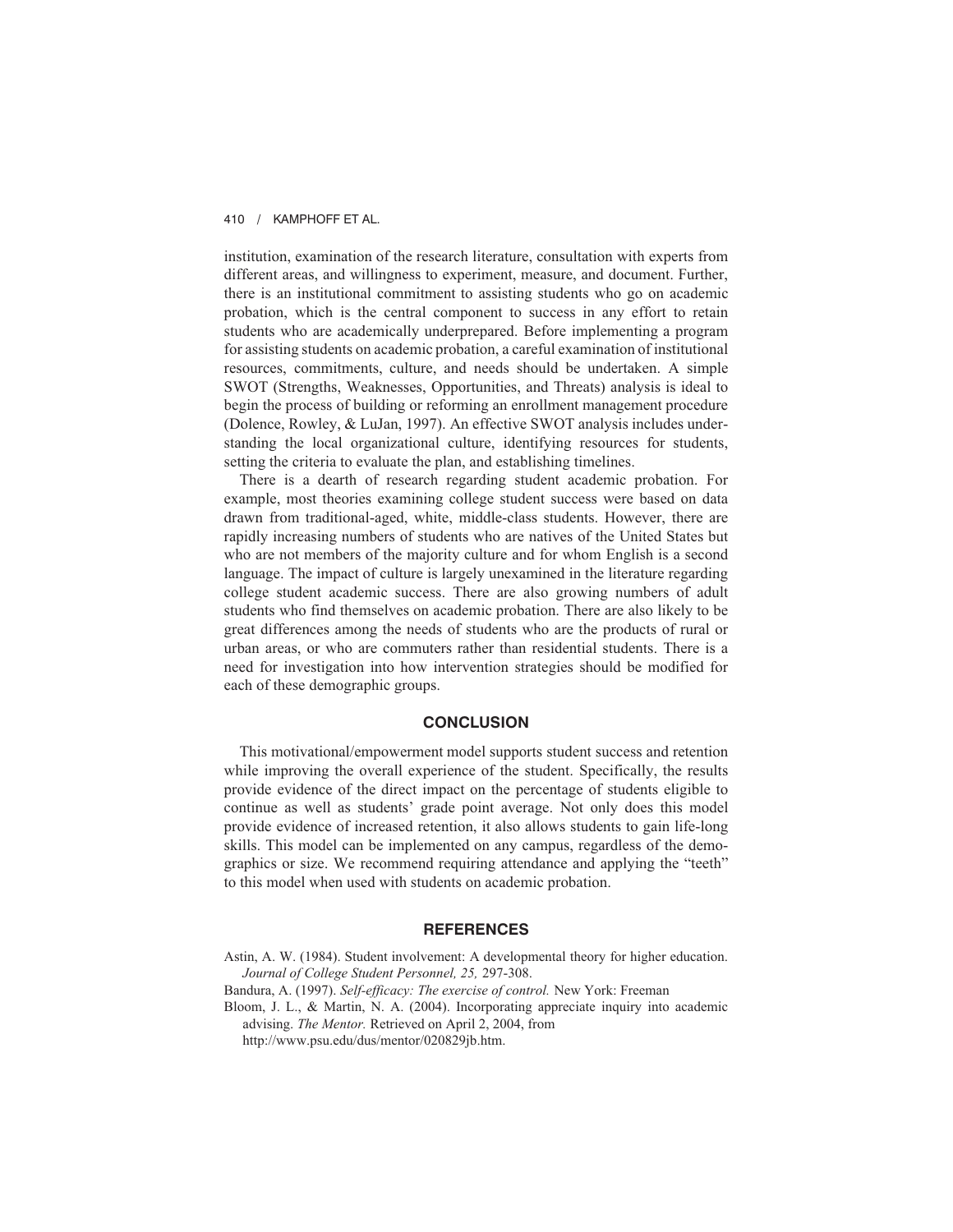- Brocato, P. (2000). *Academic workshops: A plan to help students experiencing academic probation and disqualification.* (ERIC Document Reproduction Service No. ED 461349.)
- Cabrera, A. F., Nora, A., & Castaneda, M. (1992). The role of finances in the persistence process: A structural model. *Research in Higher Education, 33*(5), 571-593.
- Choy, S. P. (2003). *Access & persistence: Findings from 10 years of longitudinal research on students.* Retrieved on May 17, 2003, from http://www.eriche.org/digests/2002-2.html.
- Cooperrider, D. L., Whitney, D., & Stavros, J. M. (2003). *Appreciate inquiry handbook: The first in a series of AI workbooks for leaders of change.* Bedford Heights, OH: Lakeshore Publishers.
- Corkery, B. J., McGreevey, J. L., Yoder, F. L., & Folsom, P. J. (2003, October). *A semester on the brink: An initiative for first-year students on academic probation.* Paper presented at the annual meeting of the National Academic Advising Association, Dallas, TX.
- Covey, S. R. (1989). *The seven habits of highly effective people.* New York: Simon & Schuster.
- Dolence, M. G., Rowley, D. J., & LuJan, H. D. (1997). *Working toward strategic change: A step-by-step guide to the planning process.* San Francisco: Jossey-Bass Publishers.
- Downing, S. (2002). *On course: Strategies for creating success in college and in life* (3rd ed.). Boston: Houghton Mifflin.
- Dunn, C. (1995). A comparison of three groups of academically at-risk college students. *Journal of College Student Development, 36,* 270-279.
- Finkelstein, J. (2002). *Maximizing retention for at-risk freshmen: The Bronx Community College model.* (ERIC Document Reproduction Service No. ED469657.)
- Glasser, W. (2000). *Reality therapy in action.* New York: HarperCollins.
- Hansen, E. (1998). Essential demographics of today's college students. *AAHE-Bulletin, 51*(3), 3-5.
- Light, R. J. (2001). *Making the most of college: Students speak their minds.* Cambridge, MA: Harvard University Press.
- Mackay, J. (1996). *Establishing a learning community for community college students: STAR-students and teachers achieving results.* (ERIC Document Reproduction Service No. ED393514.)
- Martino, T. L., & DeClue, J. (2003, October). *It's time to ACT!: Helping students get back to good standing.* Paper presented at the annual meeting of the National Academic Advising Association, Dallas, TX.
- Pajares, F. (1996). Self-efficacy beliefs in academic settings. *Review of Educational Research, 66*(4), 543-578.
- Randi, J., & Corno, L. (2000). Teacher innovations in self-regulated learning. In M. Boekaerts, P. R. Pintrich, & M. Zeidner (Eds.), *Handbook of self-regulation* (pp. 651-685). San Diego, CA: Academic Press.
- Shanks, M. (2002, October). *Mandatory probation advising: A personal guide to the finish line.* Paper presented at annual meeting of the National Academic Advising Association, Salt Lake City, UT.
- Ting, S., Grant, S., & Plenert, S. (2000). The Excellence-Commitment-and-Effective-Learning (ExCEL) Group: An integrated approach for first-year college students' success. *Journal of College Student Development, 41*(3), 353-360.